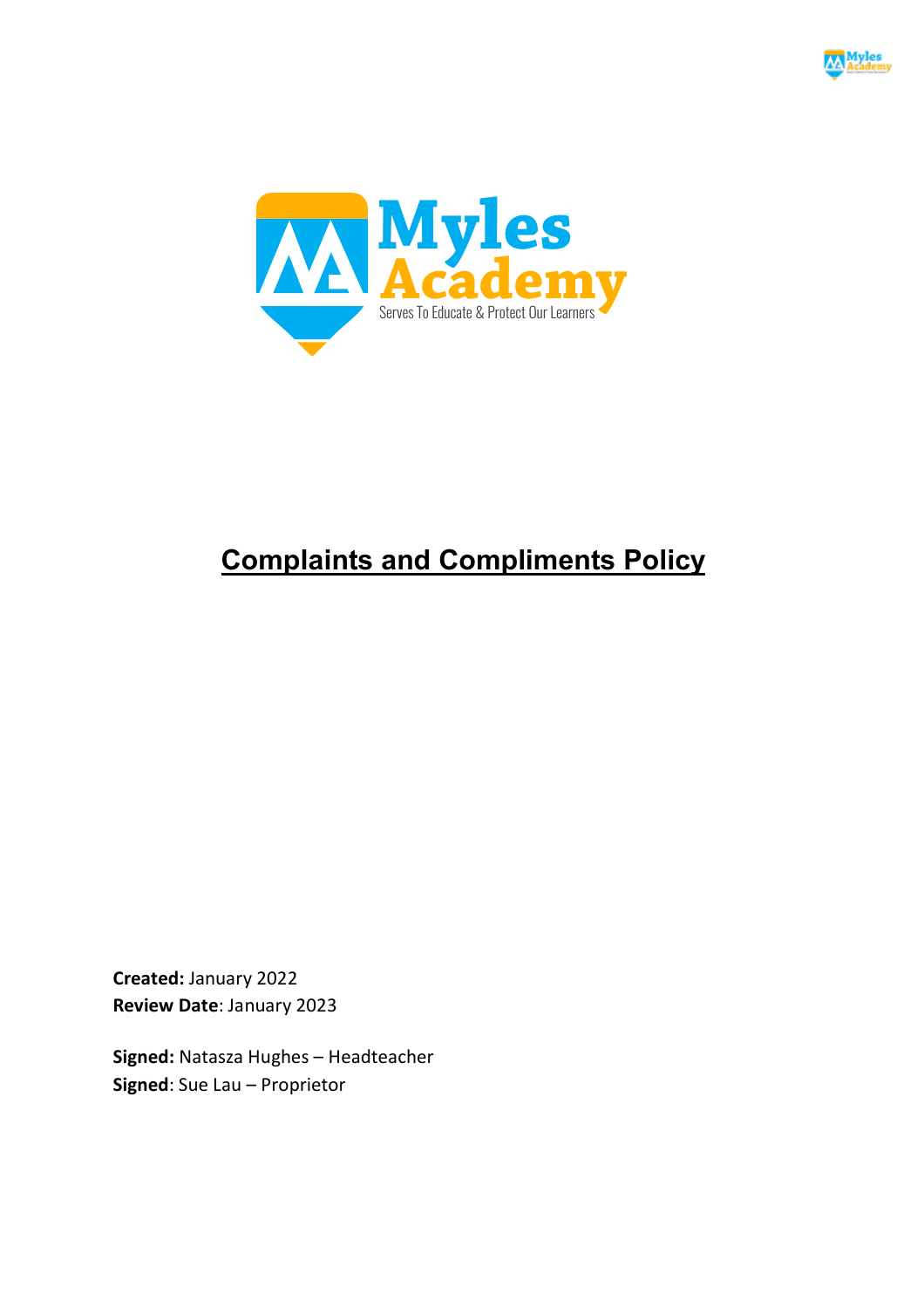

#### **Contents:**

#### **Introduction**

- 1. Introduction
- 2. The difference between a concern and a complaint
- 3. Who can make a complaint?
- 4. Roles and responsibilities
- 5. How to raise a concern or make a complaint
- 6. Resolving complaints
- 7. Complaints concerning allegations of child abuse or safeguarding
- 8. Withdrawal of a Complaint
- 9. Time scales
- 10. Complaints received outside of term time
- 11. Multi-agency partnership
- 12. Anonymous complaints
- 13. Duplicate complaints
- 14. Serial, persistent or unreasonable complaints
- 15. Complaints campaigns
- 16. Record Keeping
- 17. Monitoring and Evaluation
- 18. Compliments policy
- Appendix 1 Myles Academy Complaints Form
- Appendix 2 Managing serial and unreasonable complaints
- Appendix 3 Request for Meeting Form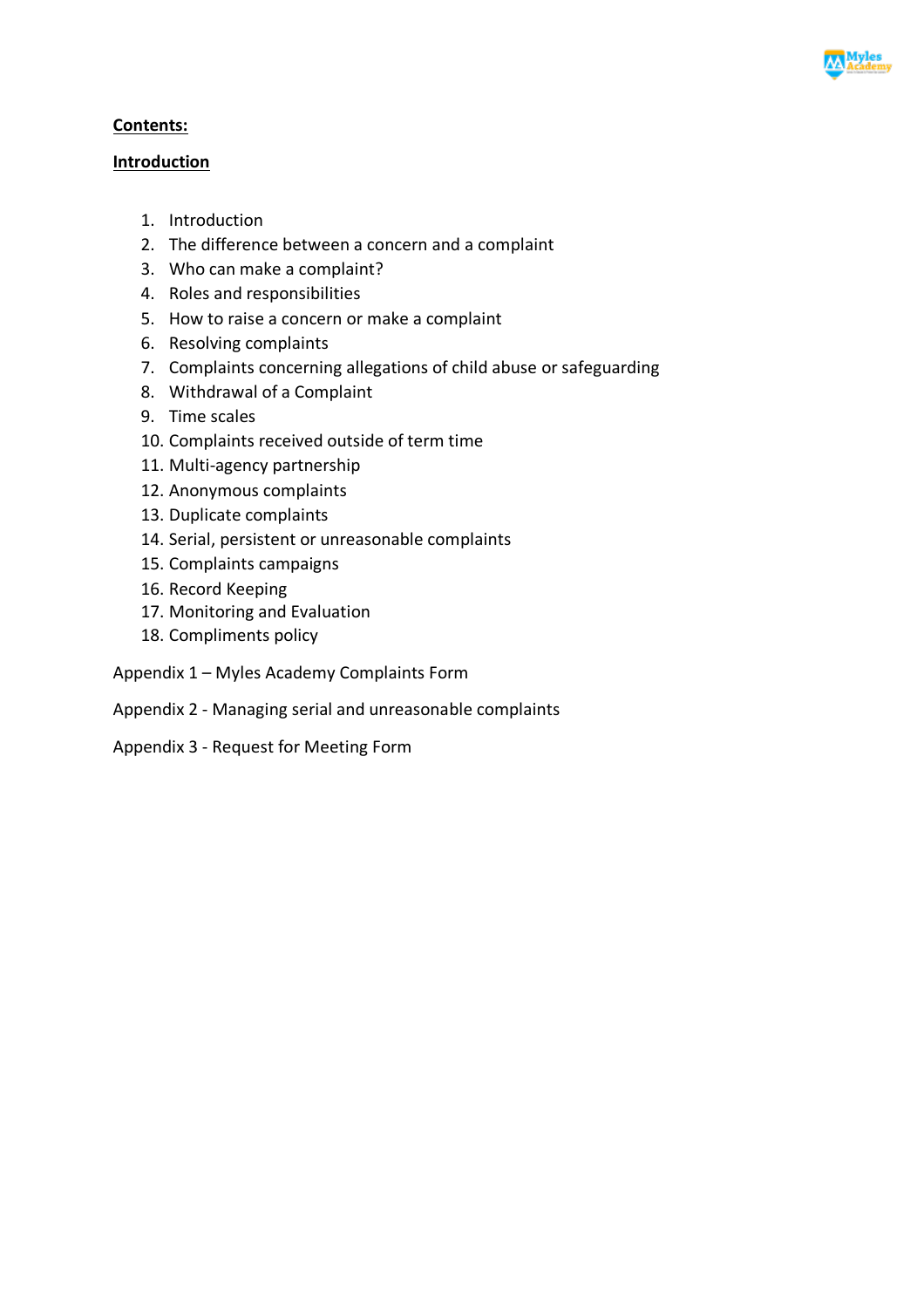

# **1. Introduction**

Myles Academy recognises its duty under the Education Act 2002 to have in place a procedure to deal with complaints relating to the school and any community facilities or services, the school provides. We also comply with The Education (Independent School Standards) Regulations 2014 and have regard to the DfE guidance 'Best practice guidance for school complaints procedures 2020'

Myles Academy acknowledges the obligations associated with the Children Act 1989, the Human Rights Act 1998 and the Equality Act 2010. We also follow current DfE guidance 'Keeping children safe in education' (2020), 'Working together to safeguard children' (2018), HM Government advice 'What to do if you're worried a child is being abused' (2015) and the Local Safeguarding Children Partnership's policies, procedures, guidance and protocols.

Where a complaint is received which may involve other procedures, e.g. Child Protection Procedures, Disciplinary Procedures, criminal investigations, etc. those other procedures take precedence and the investigation of the complaint is temporarily suspended.

When appropriate action under those other procedures has been completed the complainant is then asked if further action is necessary under these Complaints Procedures or if the complainant is satisfied with the outcome under the other procedures.

This policy and all associated procedures apply to all staff (including consultants, agency staff, volunteers, students on placement and any other individual working for, or on behalf of Myles Academy).

## **Aims and objectives**

- To promote a culture that is open and welcoming.
- To demonstrate to parents/carers and students that their opinions are valued.
- To encourage parents/carers and students to raise any concerns that they might have.
- To enable parents/carers to feel comfortable in communicating with the school.
- To enable members of staff to feel comfortable when dealing with complaints.
- To establish a means of dealing with complaints.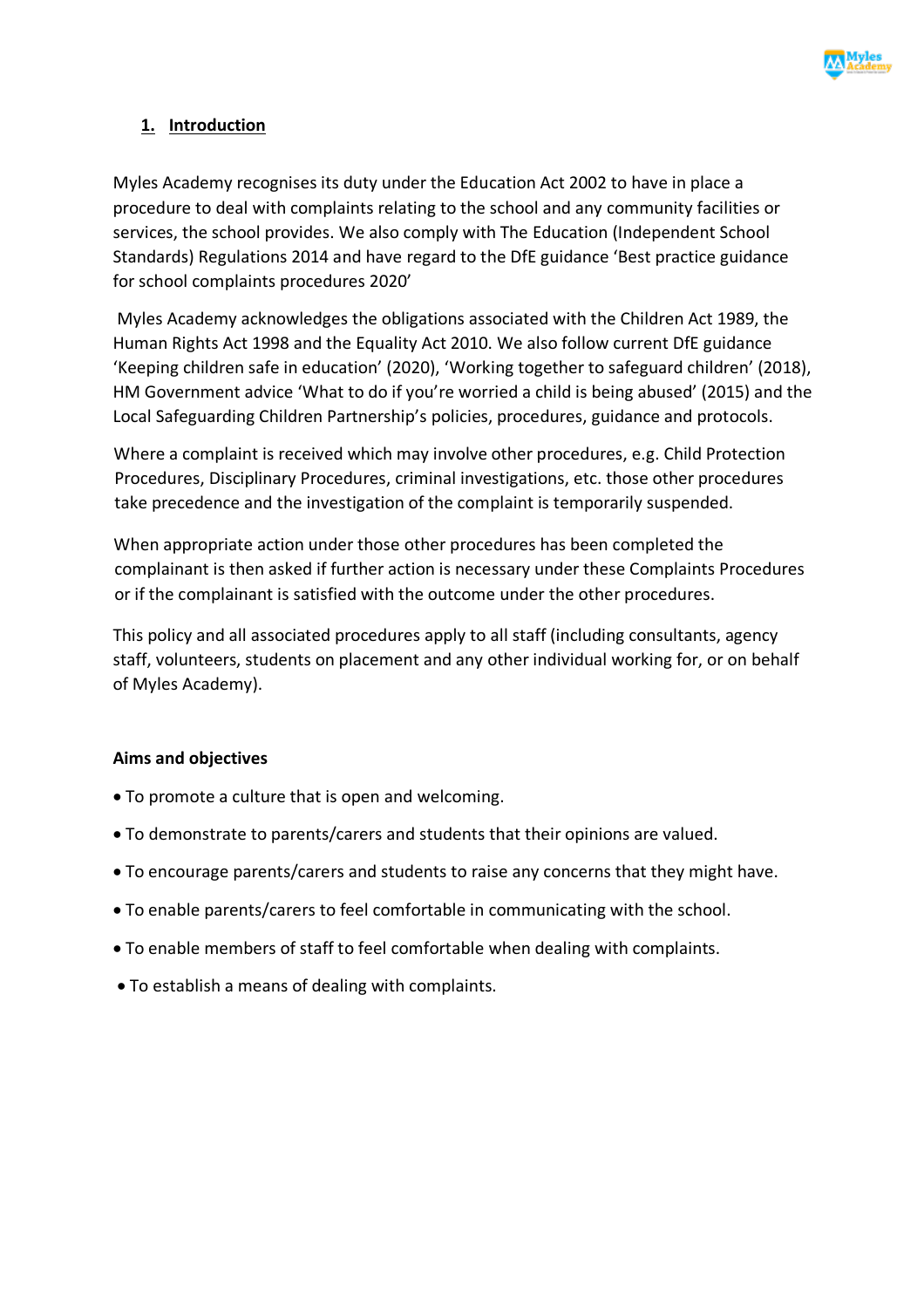

# **2. The difference between a concern and a complaint**

A concern may be defined as 'an expression of worry or doubt over an issue considered to be important for which reassurances are sought'.

A complaint may be defined as 'an expression of dissatisfaction however made, about actions taken or a lack of action'.

It is in everyone's interest that concerns and complaints are resolved at the earliest possible stage. Many issues can be resolved informally, without the need to use the formal stages of the complaint's procedure. Myles Academy takes concerns seriously and will make every effort to resolve the matter as quickly as possible. If you have difficulty discussing a concern with a particular member of staff, we will respect your views. In these cases, the Headteacher will refer you to another staff member. Similarly, if the member of staff directly involved feels unable to deal with a concern, the Headteacher will refer you to another staff member. The member of staff may be more senior but does not have to be. The ability to consider the concern objectively and impartially is more important. We understand however, that there are occasions when people would like to raise their concerns formally. In this case, Myles Academy will attempt to resolve the issue internally, through the stages outlined within this complaint's procedure

# **3. Who can make a complaint?**

Any person, including members of the general public, may make a complaint about any provision of facilities or services provided, unless separate statutory procedures apply (such as exclusions or admissions).

The complaints procedure does not apply to prospective pupils who have no right of complaint.

# **4. Roles and responsibilities**

The Proprietor endorses this policy and has delegated responsibility for its effective operation to the Head Teacher. We expect and encourage all our staff to tell us as soon as they become aware of any circumstances that could give rise - or be seen to give rise - to a conflict of interest in responding to a complaint (whether or not the parties to a complaint have raised the potential conflict). In any such circumstances, the member of staff will be expected to withdraw from the process, and the complaint passed to someone else to investigate and/or consider.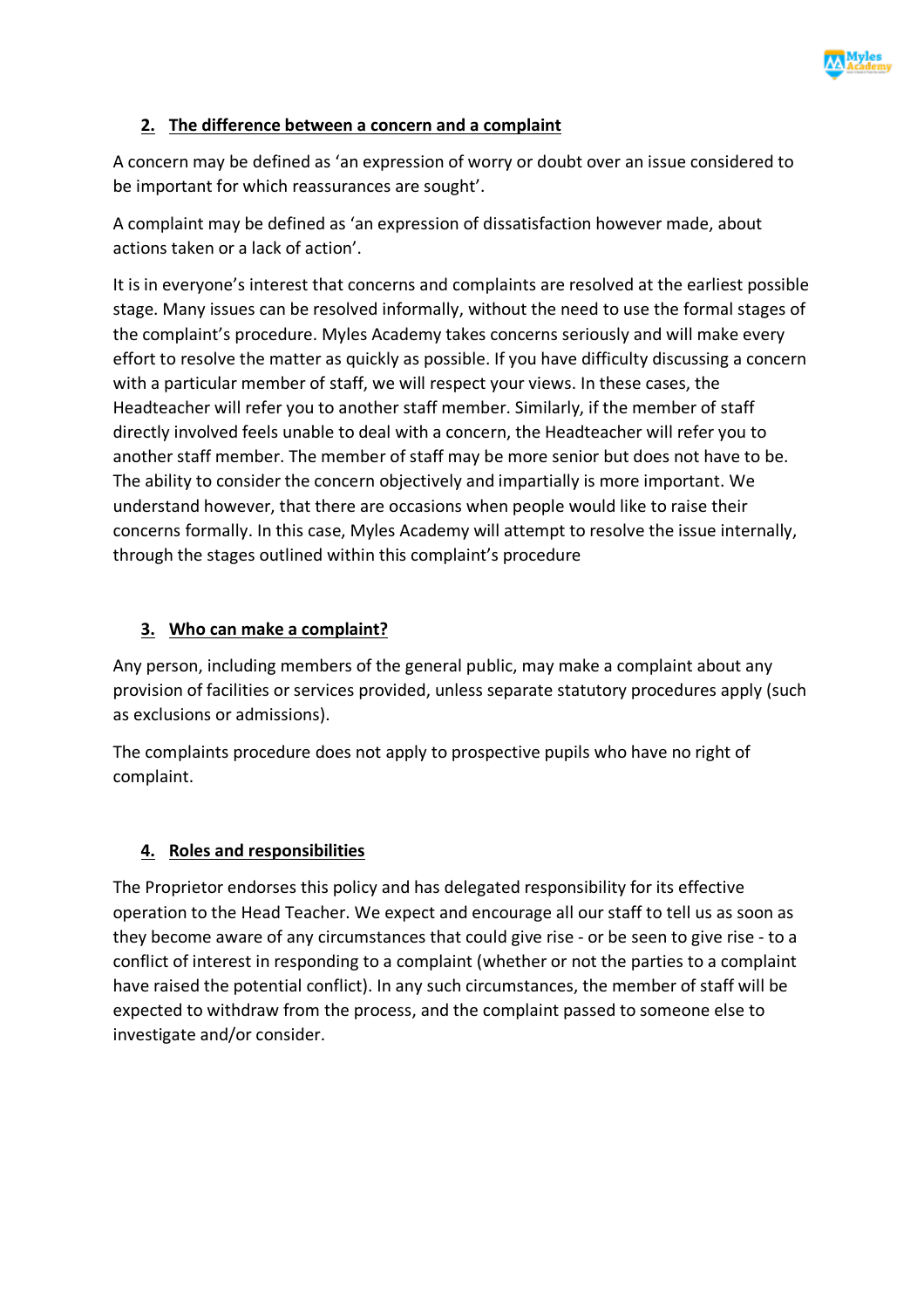

## **5. How to raise a concern or make a complaint**

A concern or complaint can be made in person, in writing or by telephone. They may also be made by a third party acting on behalf on a complainant, as long as they have appropriate consent to do so.

Complainants should not approach the proprietors to raise concerns or complaints. They have no power to act on an individual basis and it may also prevent them from considering complaints at Stage 3 of the procedure.

For ease of use, a template complaint form is included at the end of this procedure. If you require help in completing the form, please contact the school office. You can also ask third party organisations like the Citizens Advice to help you.

In accordance with equality law, we will consider making reasonable adjustments if required, to enable complainants to access and complete this complaints procedure. For instance, providing information in alternative formats, assisting complainants in raising a formal complaint or holding meetings in accessible locations.

#### **Stage One - Informal Resolution**

It is hoped that most complaints and concerns will be resolved quickly and informally. If parents/carers or students have a complaint they should normally contact the Deputy Head. In many cases, the matter will be resolved straightaway by this means to the students' or parents' satisfaction.

If the Deputy Head cannot resolve the matter alone, it may be necessary for him/her to consult other staff, the Headteacher or a Proprietor. Complaints made directly to the Headteacher or Proprietors will usually be referred back to the Deputy Head initially to resolve informally at Stage 1. Myles Academy will make every effort to resolve any informal complaints within ten working days of them being raised, except where they are raised in school holidays. Should the matter not be resolved as referred to above, or in the event that the Deputy Head and the complainant fail to reach a satisfactory resolution, then the complainant will be advised to proceed with their complaint in accordance with Stage Two of this Procedure.

#### **Stage Two - Formal Resolution**

If the complaint cannot be resolved on an informal basis as set out above, then the complainant should put their complaint in writing to the Headteacher of Myles Academy. The complaint should be expressed clearly and courteously.

The Headteacher will investigate the complaint and will decide the appropriate course of action to take. In most cases, the Headteacher will meet or speak with the complainant to discuss the matter. If possible, a resolution will be reached at this stage. The Headteacher will use reasonable endeavours to speak to or meet the complainant within ten working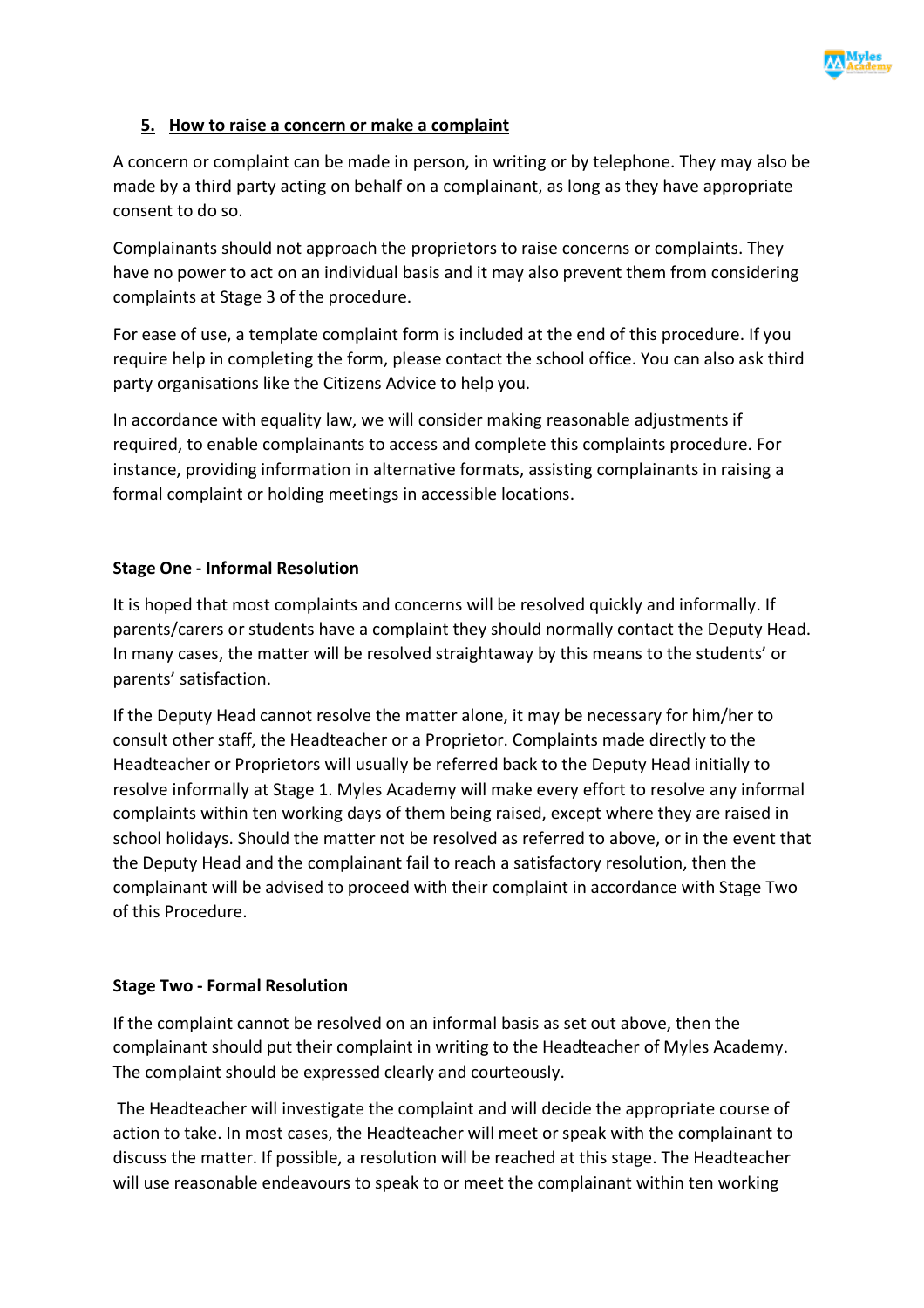

days of the formal complaint being received, except where the complaint is received in school holidays.

The Headteacher will keep a record of all meetings and interviews held in relation to the complaint. Once the Headteacher is satisfied that, so far as is practicable, all of the relevant facts have been established, they will draw conclusions and provide feedback. The complainant will receive feedback in writing no later than ten working days after speaking or meeting with the complainant to discuss the matter. The Headteacher may also arrange to meet the complainant to explain the feedback. Where the complainant is dissatisfied with the outcome of the Headteacher's response to their formal complaint, they have the opportunity to appeal to the Proprietor of Myles Academy.

## **Stage Three – Appeal to the Proprietor**

If the complaint cannot be resolved at Stage Two, as set out above, then the complainants can appeal to the Proprietor of Myles Academy. The complainant should put their appeal in writing.

The Myles Academy Proprietor will consider the appeal and will decide the appropriate course of action to take. In cases that require urgent consideration the Proprietor of Myles Academy may deal with the matter exclusively and without delay but usually an independent hearing will be convened to hear the complaint. An independent hearing should be convened as soon as possible giving due regard to the complainant's availability (usually within ten working days).

#### **An independent hearing and complaints panel**

The complaints panel will consist of at least three people who were not directly involved in the matters detailed in the complaint and one of these will be independent of the management and running of the school.

At the hearing the complainant will be given the opportunity to have a friend or representative, and / or a translator present if required. The outcomes from a hearing will be one of the following;

- Dismiss the complaint in whole or in part
- Uphold the complaint in whole or in part
- Where appropriate decide on action to be taken

• Recommend changes to procedures to seek to ensure that problems of a similar nature do not recur.

Following the investigation, the complainant will receive written feedback from the hearing including any decisions, recommendations and the reasons for them and, if appropriate, the next steps. This should be issued within ten working days after the investigation has concluded.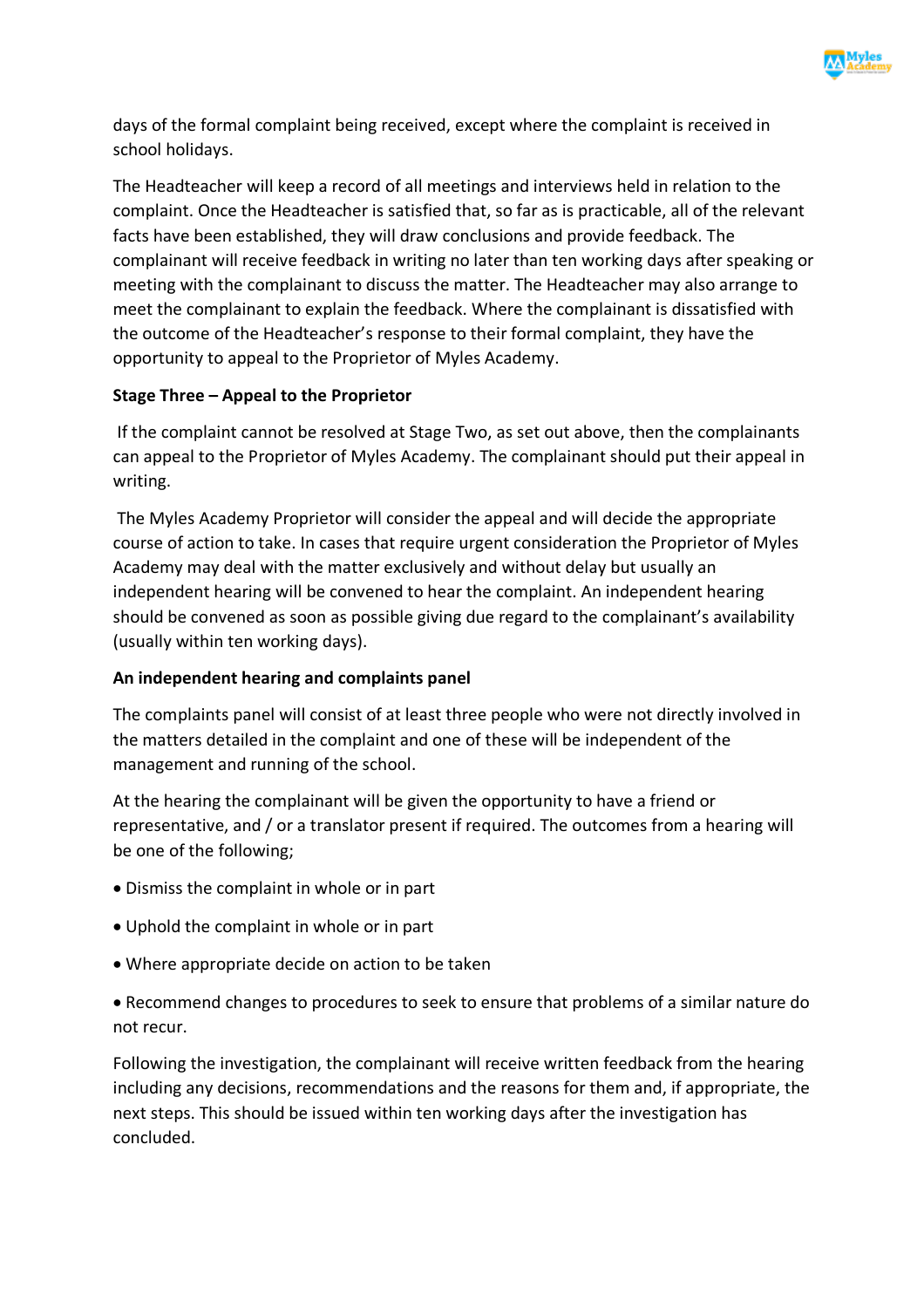

If the complainant believes the school did not handle their complaint in accordance with the published complaints procedure or they acted unlawfully or unreasonably in the exercise of their duties under education law, they can contact the Department for Education after they have completed Stage 3.

The Department for Education will not normally reinvestigate the substance of complaints or overturn any decisions made by Myles Academy. They will consider whether Myles Academy has adhered to education legislation and any statutory policies connected with the complaint. The complainant can refer their complaint to the Department for Education online at: www.education.gov.uk/contactus , by telephone on: 0370 000 2288 or by writing to: Department for Education Piccadilly Gate Store Street Manchester M1 2WD.

Any correspondence, statements and records relating to individual complaints will be stored securely and kept confidential except where the Secretary of State or a body conducting an inspection under section 109 of the Education and Skills Act 2008, requests access to them.

#### **Complaints from Pupils**

The procedures below will be followed in the event of a pupil making a complaint against a member of staff, a fellow pupil or any other person or situation either in school or outside.

Pupils may wish to talk to an adult they trust about a situation relating to school or to a situation outside school.

Pupils are reminded that, although they may speak to any member of staff, there may be occasions where information will have to be referred to other agencies such as Children's Services.

Within school, pupils may talk to any member of Education Staff.

A pupil may merely need a trusted adult to talk a situation through with and may not be making a formal complaint. However, all actual complaints made by pupils will be recorded by the member of staff in the Complaints Log. The school response to the complaint will also be recorded.

If the complaint is serious the pupil's parents/carers will be informed of both the complaint and the outcome. Some complaints will be referred to other agencies or to the Local Authority. If necessary, a meeting will be called to discuss the issues further.

A pupil may ask to speak to an adult from an outside agency. The school will, wherever possible, put the pupil in contact with a representative of the appropriate agency. The referral will be noted in the pupil's file.

**If the complaint is an allegation against a member of staff then the school's safeguarding and child protection policy must be followed in addition to recording the complaint. Failure to follow this process may result in disciplinary action.**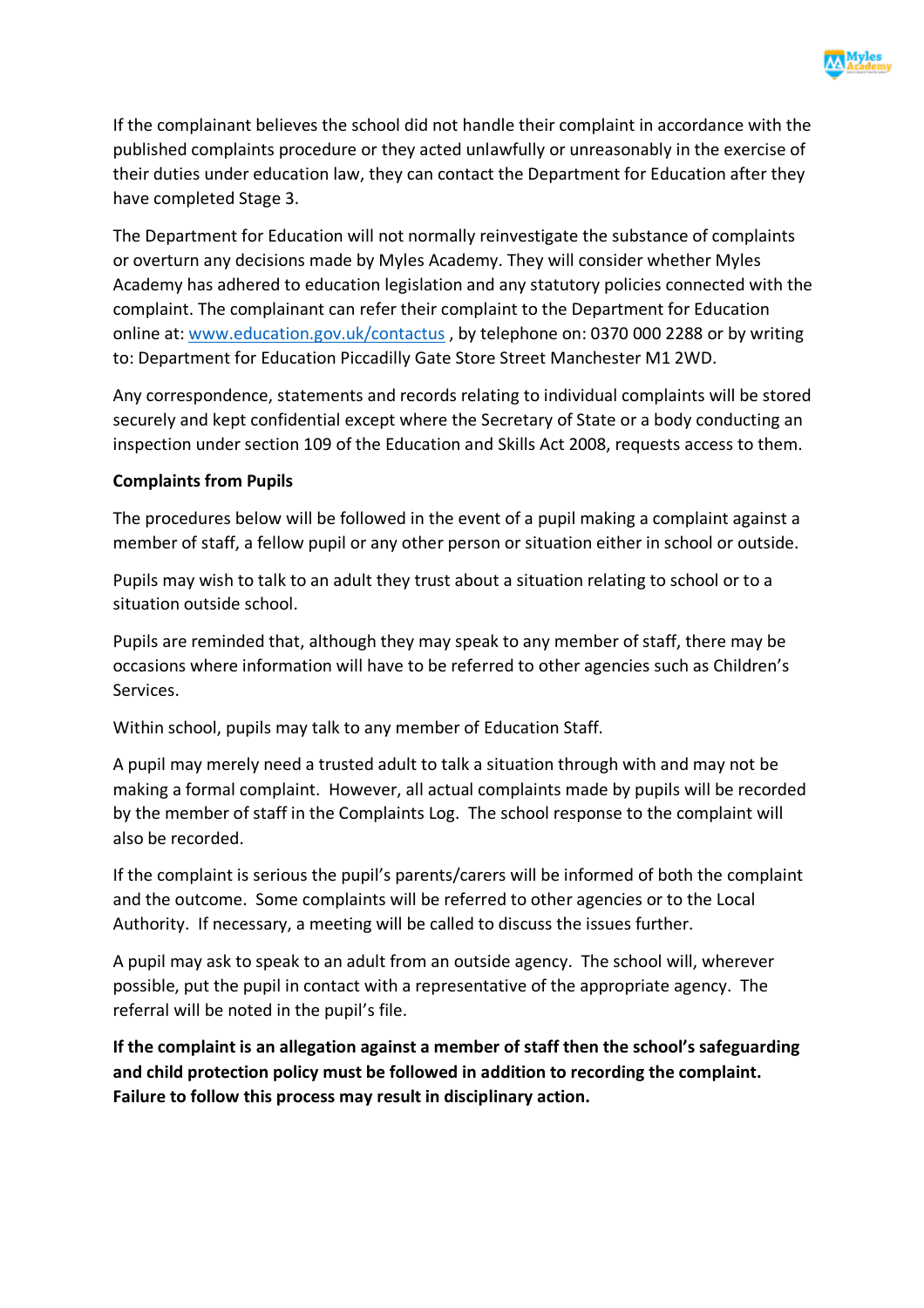

## **6. Resolving complaints**

At each stage in the procedure, Myles Academy wants to resolve the complaint. If appropriate, we will acknowledge that the complaint is upheld in whole or in part. In addition, we may offer one or more of the following:

- An explanation
- An admission that the situation could have been handled differently or better
- An assurance that we will try to ensure the event complained of will not recur
- An explanation of the steps that have been or will be taken to help ensure that it will not happen again and an indication of the timescales within which any changes will be made
- An undertaking to review school policies in light of the complaint
- An apology.

When necessary, relevant issues will always be brought to the notice of:

- The referring/placing authority
- Parents/carers
- Office for Standards in Education, Children's Services and Skills (Ofsted)

## **7. Complaints concerning allegations of child abuse or safeguarding**

Complaints concerning allegations of child abuse or safeguarding must be referred to children's social care and the referring authority, in accordance with our 'Safeguarding and Child Protection Policy'.

If an allegation is shown to be deliberately invented or malicious, the Head Teacher will consider whether any sanction is appropriate against the child who made it. In addition to the other methods for making complaints, as described above, children have been informed about Childline and telephone numbers for the following organisations are displayed in a prominent position:

- Childline (Childline is a service provided by NSPCC)
- The Office for Standards in Education, Children's Services and Skills (Ofsted)
- The Office of the Children's Commissioner 'Help at Hand'
- Children's social care (Office Hours and Out of Hours).

Telephone access to the above is always available. The electronic complaints log and a copy of this policy document are kept on the school server and both are open to inspection by officers from placing local authorities, DfE and Ofsted Inspectors. The record will state whether the complaint was resolved following a formal procedure, or proceeded to a panel hearing, include details of any action taken by the setting as a result of the complaint (regardless of whether the complaint was upheld) and the outcome of any investigation.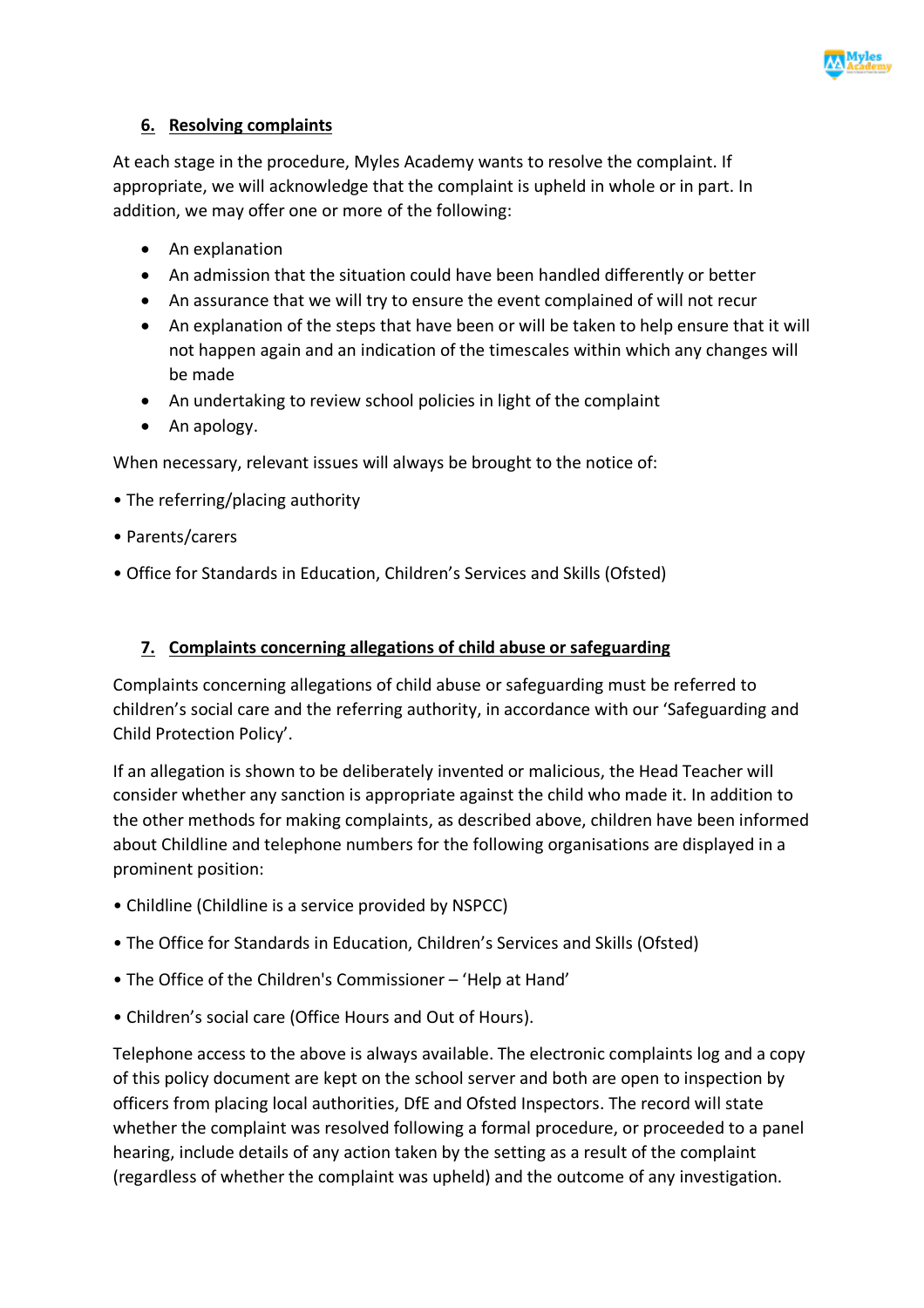

## **8. Withdrawal of a Complaint**

If a complainant wants to withdraw their complaint, we will ask them to confirm this in writing.

#### **9. Time scales**

You must raise the complaint within three months of the incident or, where a series of associated incidents have occurred, within three months of the last of these incidents. We will consider complaints made outside of this time frame if exceptional circumstances apply.

#### **10. Complaints received outside of term time**

We will consider complaints made outside of term time to have been received on the first school day after the holiday period.

## **11. Multi-agency partnership**

We work closely with social care, the police, health services and other agencies; and where another public body is investigating aspects of a complaint raised with Myles Academy, consideration will be given to extending the relevant timescales or suspending the complaints process, until those public bodies have completed their investigations. If a complainant commences legal action against Myles Academy, in relation to their complaint, we will consider whether to suspend the complaints procedure, in respect of their complaint, until such legal proceedings have concluded.

## **12. Anonymous complaints**

We will not normally investigate anonymous complaints. If an anonymous complaint is received, or the complainant requests anonymity, then the complainant will be urged to identify themselves in the interests of fairness and of dealing effectively with the complaint. An anonymous concern or complaint will not be investigated under this policy unless there are exceptional circumstances and/or the complaint is of a sufficiently serious nature. In this case the headteacher will decide whether action is appropriate.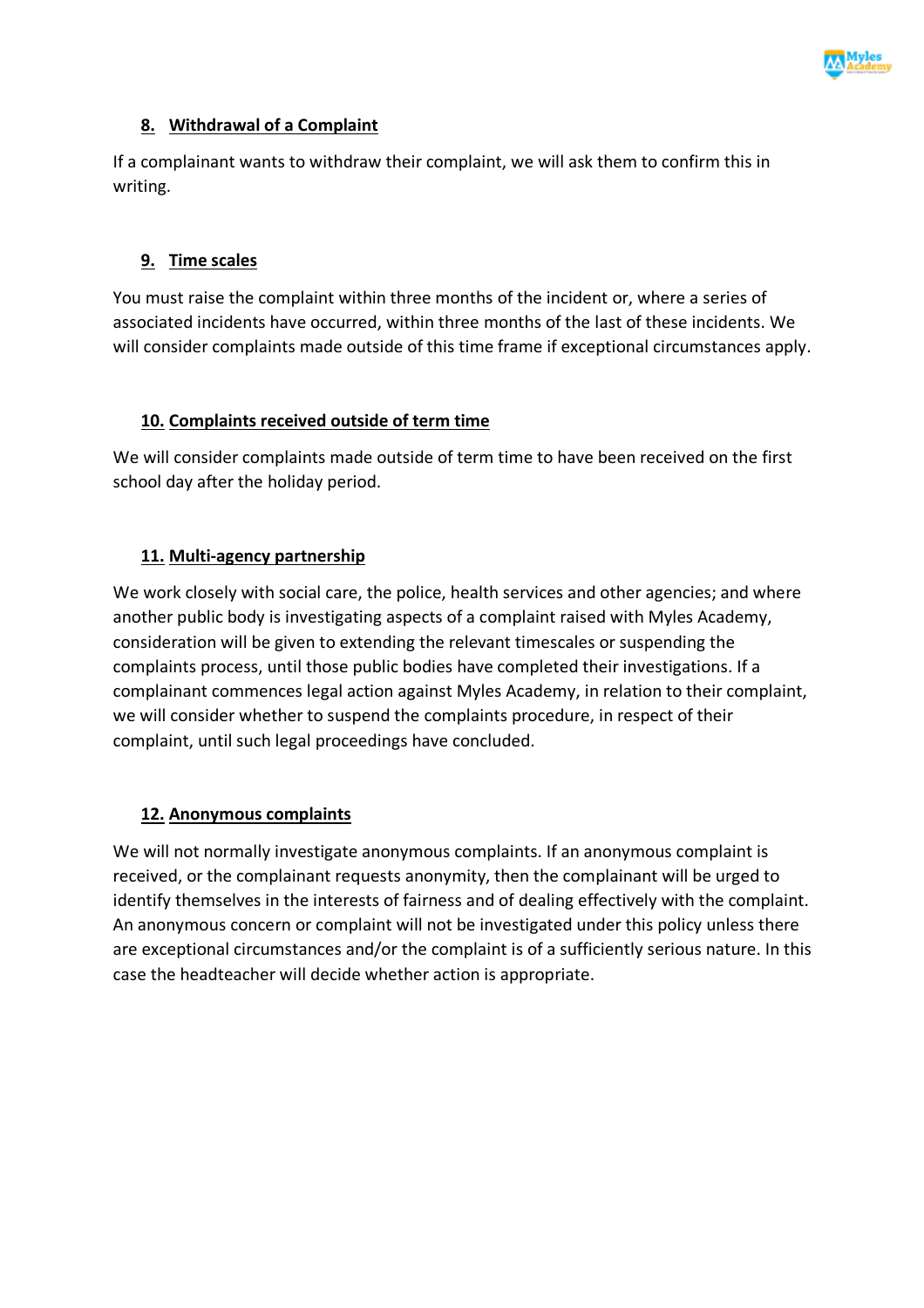

# **13. Duplicate complaints**

If after closing a complaint at the end of the complaint's procedure, Myles Academy receives a duplicate complaint about the same subject, from a different person, we will inform the new complainant that the setting has already considered that complaint and Arc School Ansley's process is complete. The new complainant will be advised to contact one of the independent contact points identified above if they are dissatisfied with the setting's handling of the original complaint. If the new complainant raises new aspects to the complaint that have not previously been considered, further action will be taken to ensure the additional matters are dealt with appropriately.

# **14. Serial, persistent or unreasonable complaints**

We will do our best to be helpful to people who contact us with a concern, complaint or request for information. However, if, despite all the stages of the complaint's procedure being followed, a complainant tries to re-open the same issue, Myles Academy will inform them that the procedure has been completed and the matter is now closed.

If the complainant contacts us again about the same matter, the communication may then be viewed as 'serial' or 'persistent' and we may choose not to respond. A complaint will not be considered 'serial' or 'persistent' before the complainant has completed all relevant stages of our 3- stage complaints procedure. Furthermore, the application of the marking 'serial' or 'persistent' relates to the subject or complaint itself, not the complainant. For further information, on managing serial and unreasonable complaints, please see Appendix 2.

A complaint may also be considered unreasonable if the person making the complaint does so either face-to-face, by telephone or in writing or electronically:

- maliciously;
- aggressively;
- using threats, intimidation or violence;
- using abusive, offensive or discriminatory language;
- knowing it to be false;
- using falsified information;
- publishing unacceptable information in a variety of media such as in social media websites and newspapers.

# •

## **15. Complaints campaigns**

In the event, that Myles Academy becomes the focus of a campaign and receives a large volume of complaints:

- All based on the same subject; and/or
- From complainants unconnected with the school.

We may choose to respond by sending a template response to all complainants and/or publish a single response on our website.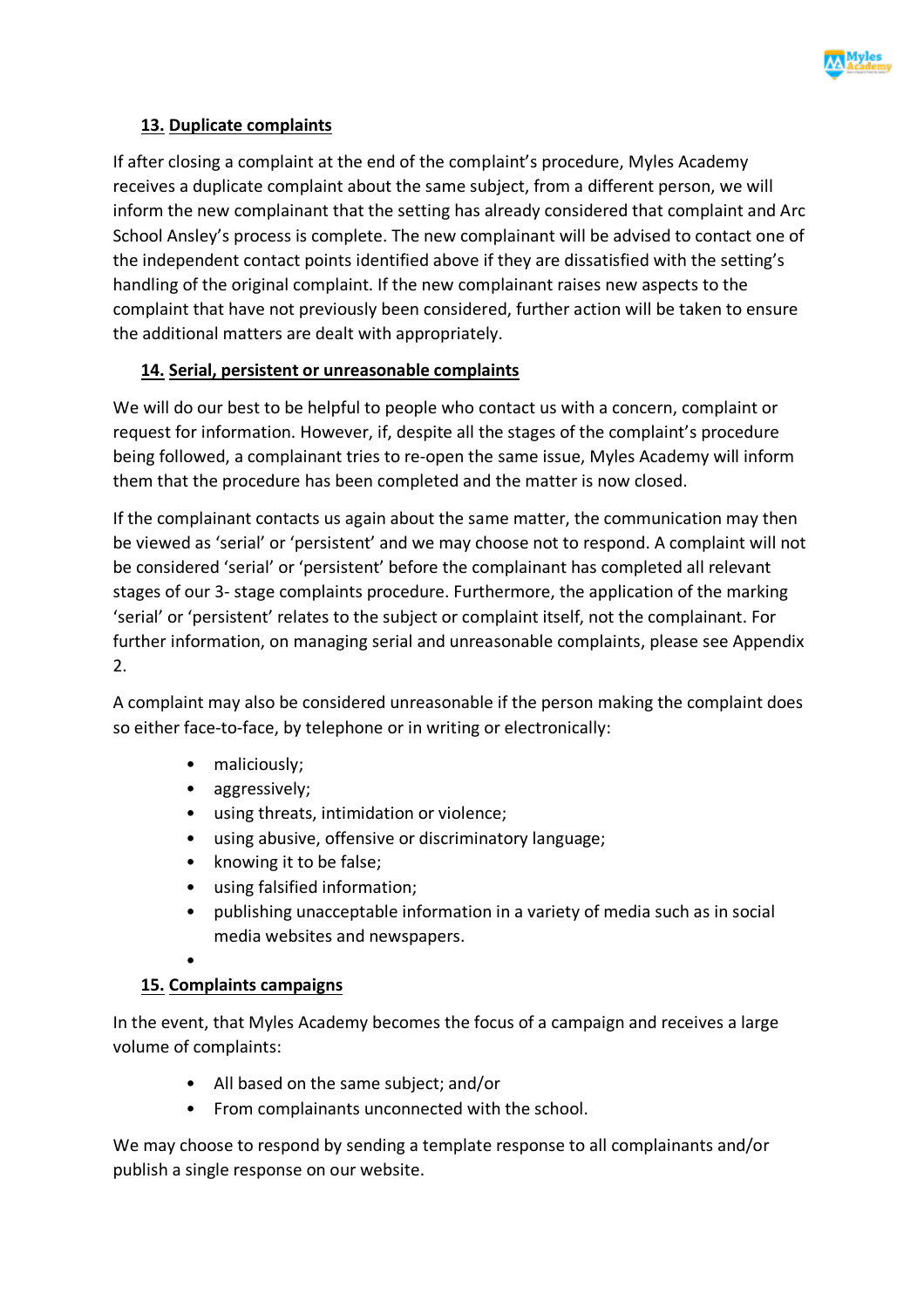

# **16. Record Keeping**

Myles Academy will record the progress of all complaints, including information about actions taken at all stages, the stage at which the complaint was resolved, and the outcome. The records will also include copies of letters and emails, and notes relating to meetings and phone calls.

This material will be treated as confidential and held centrally and will be viewed only by those involved in investigating the complaint or on the review panel.

Again, this is except where the secretary of state (or someone acting on their behalf) or the complainant requests access to records of a complaint through a freedom of information (FOI) request or through a subject access request under the terms of the Data Protection Act, or where the material must be made available during a school inspection.

Records of complaints will be kept securely, only for as long as necessary and in line with data protection law.

## **17. Monitoring and Evaluation**

The Proprietor and Headteacher review and implement the complaints procedures. These procedures will be reviewed on an annual basis to ensure that the procedures are accessible and meet statutory requirements.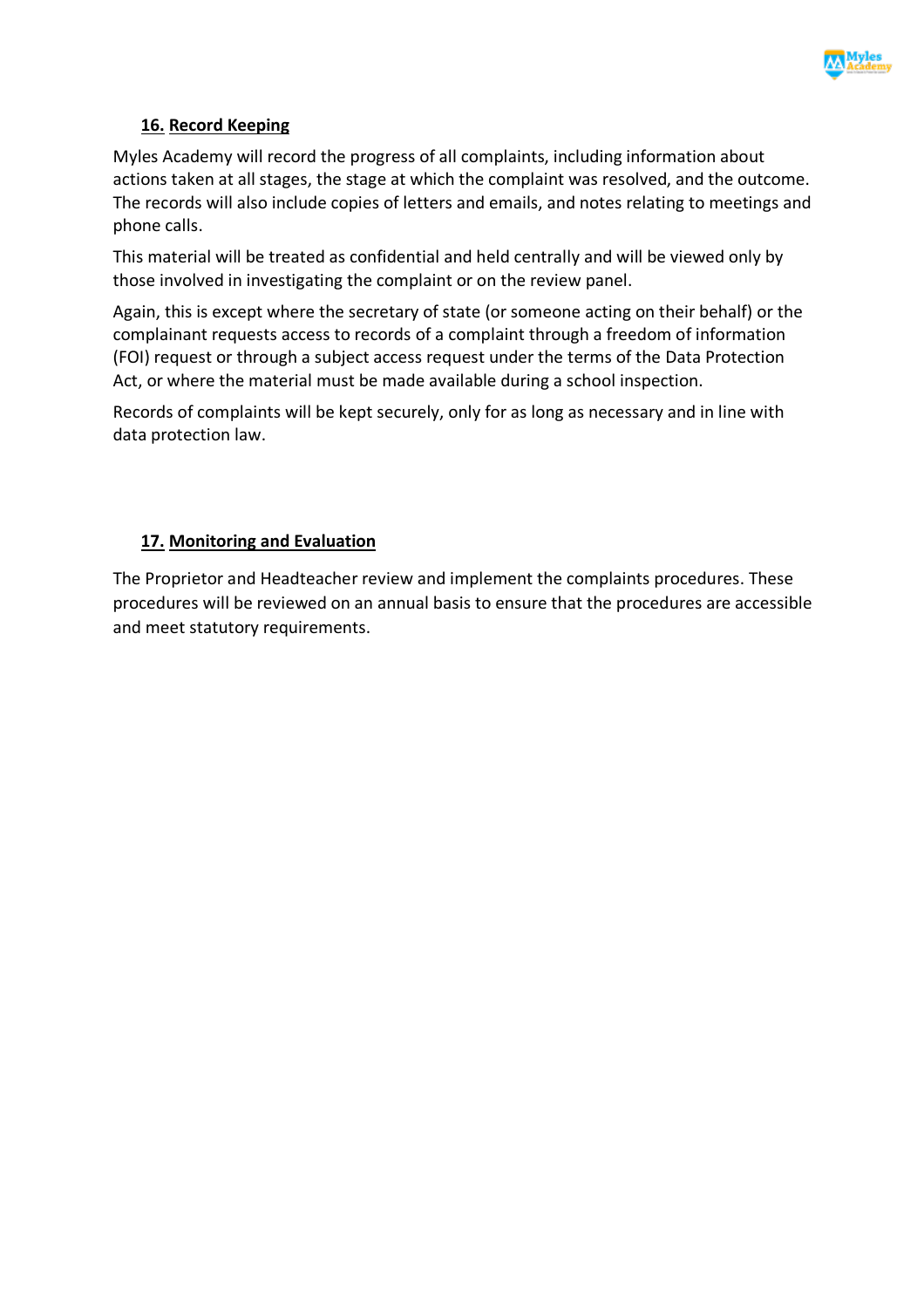

# **18. Compliments policy**

We ensure that compliments received from children, staff, parents, carers, local authorities and others are properly recorded, acknowledged (where appropriate) and conveyed to the individuals being thanked and to all other interested parties.

A compliment may refer to children or staff and may relate to an individual, a group/team or the school, as a whole. Compliments and expressions of appreciation are valuable in monitoring the effectiveness of our provision and can provide useful learning points and examples of good practice, which should be shared throughout the organisation. An individual wishing to make a compliment can do so either:

- In-person
- By telephone:
- By e-mail to:
- By post:

Children are free to express their compliments and gratitude by drawing pictures, designing/writing cards, poems etc. All compliments should be brought to the attention of the Head Teacher, who will, in turn, ensure such feedback is acknowledged (where appropriate) and conveyed to all interested parties. A record of all compliments should be maintained and where a specific individual is identified, a record will be entered in their personal file.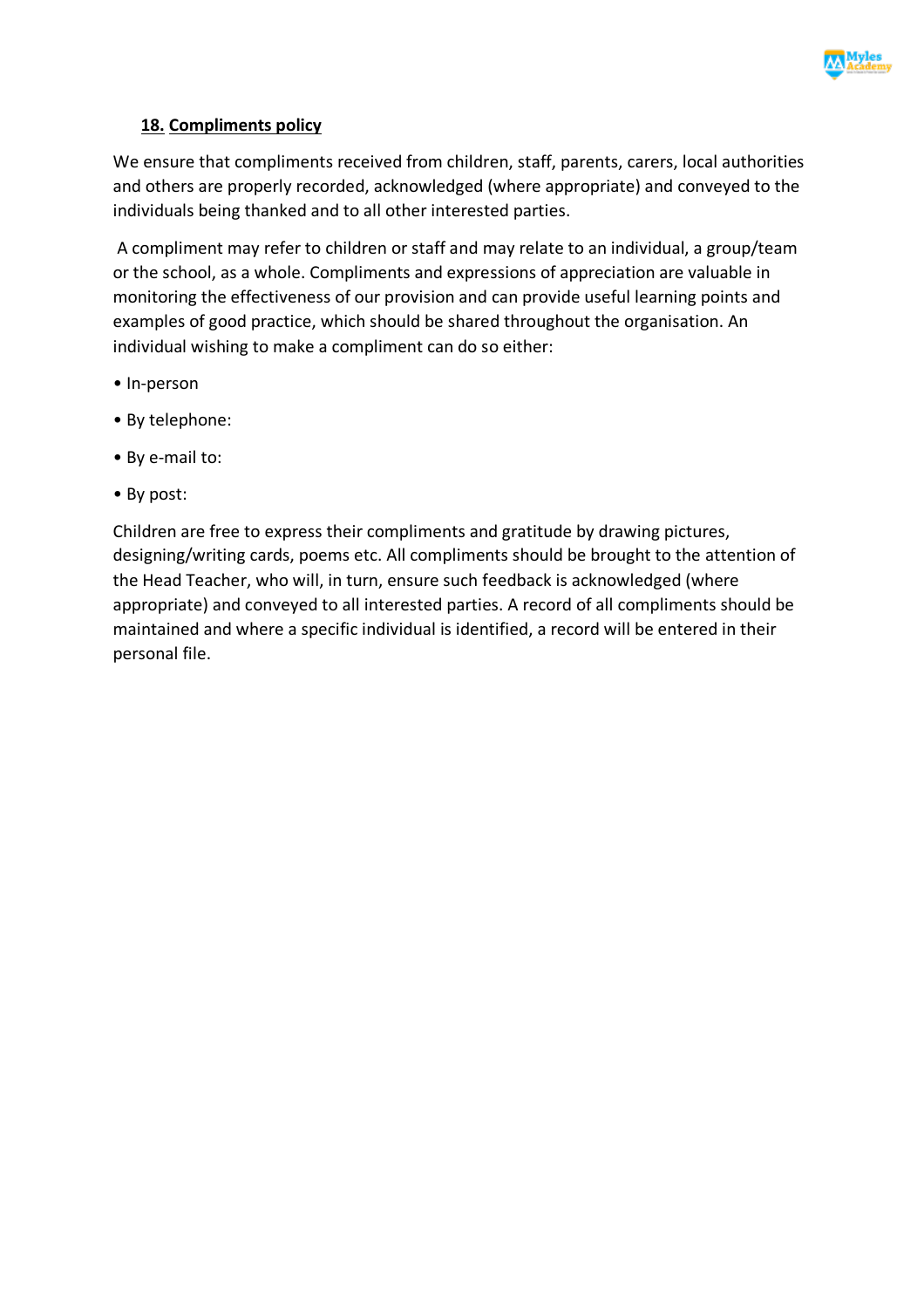

#### **Appendix 1**



# **Myles Academy Complaint Form**

Please complete this form, and return it to the school office or to the headteacher who will acknowledge its receipt and inform you of the next stage of the procedure.

**Relationship with school (eg parent of a pupil on the school roll): ………………………..………………………………………………………..…………………………………… Pupil's name (if relevant to the matter to be discussed): ………………………..………………………………………………………..…………………………………… Your address: ………………………..………………………………………………………..…………………………………… Telephone number: ………………………..………………………………………………………..…………………………………… Email address: ………………………..………………………………………………………..……………………………………**

Please give concise details of your complaint (including dates, names of witnesses, etc.) to allow the matter to be fully investigated:

You may continue on separate paper or attach additional documents if you wish.

What action, if any, have you already taken to try to resolve your complaint? (i.e. who have you spoken with or written to, and what was the outcome?)

What actions do you feel might resolve the problem at this stage?

Signature:

Date:

**School use:** 

Date form received:  $\blacksquare$ 

Date acknowledgement sent: Acknowledgement sent by a series and acknowledgement sent by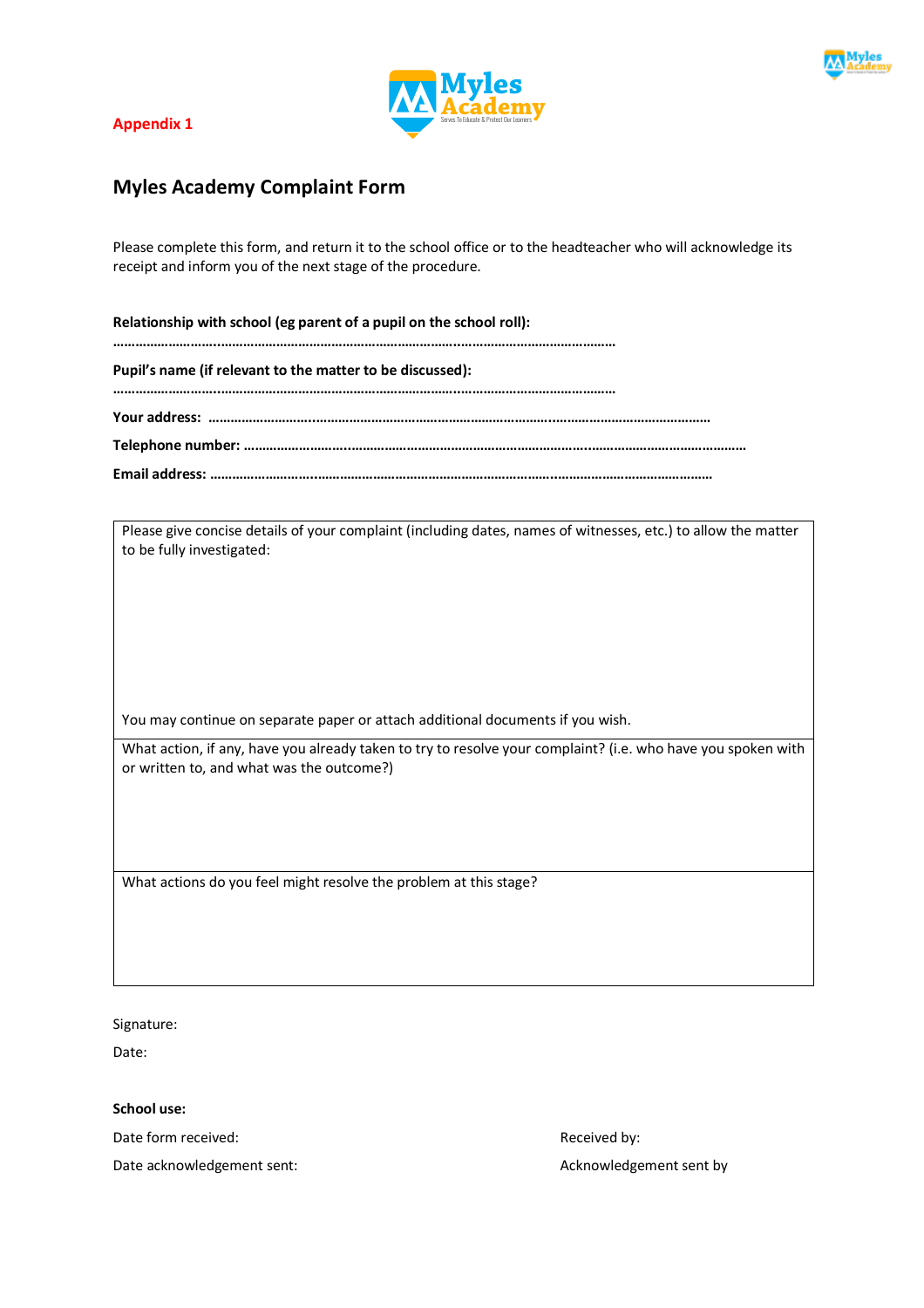

#### **Appendix 2**

#### **Managing serial and unreasonable complaints**

Myles Academy is committed to dealing with all complaints fairly and impartially, and to providing a high-quality service to those who complain. We will not normally limit the contact complainants have with our school. However, we do not expect our staff to tolerate unacceptable behaviour and will take action to protect staff from that behaviour, including that which is abusive, offensive or threatening.

Myles Academy defines unreasonable behaviour as that which hinders our consideration of complaints because of the frequency or nature of the complainant's contact with the school, such as, if the complainant:

- Refuses to articulate their complaint or specify the grounds of a complaint or the outcomes sought by raising the complaint, despite offers of assistance;
- Refuses to co-operate with the complaint's investigation process;
- Refuses to accept that certain issues are not within the scope of the complaint's procedure;
- Insists on the complaint being dealt with in ways which are incompatible with the complaint's procedure or with good practice;
- Introduces trivial, irrelevant or falsified information which they expect to be taken into account and commented on;
- Raises large numbers of detailed but unimportant questions, and insists they are fully answered, often immediately and to their timescales;
- Makes unjustified complaints about staff, who are trying to deal with the issues, and seeks to have them replaced;
- Changes the basis of the complaint, as the investigation proceeds;
- Repeatedly makes the same complaint (despite previous investigations or responses concluding that the complaint is groundless or has been addressed);
- Refuses to accept the findings of the investigation into that complaint where the setting's complaint procedure has been fully and properly implemented and completed;
- Seeks an unrealistic outcome;
- Makes excessive demands on Myles Academy time by frequent, lengthy and complicated contact with staff regarding the complaint in person, in writing, by email and by telephone while the complaint is being dealt with;
- Uses threatening, abusive, offensive or discriminatory language or violence;
- Publishes unacceptable information on social media or other public forums.

Complainants should try to limit their communication with Myles Academy that relates to their complaint, while the complaint is being progressed. It is not helpful if repeated correspondence is sent (either by letter, phone, email or text), as it could delay the outcome being reached.

Whenever possible, the Head Teacher, will discuss any concerns with the complainant informally before applying an 'unreasonable' marking. If the behaviour continues, the Head Teacher will write to the complainant explaining that their behaviour is unreasonable and ask them to change it.

For complainants who excessively contact Myles Academy, causing a significant level of disruption, we may specify methods of communication and limit the number of contacts in a communication plan. This will be reviewed after six months. In response to any serious incident of aggression or violence, we will immediately inform the police and communicate our actions in writing. This may include barring an individual from Myles Academy.